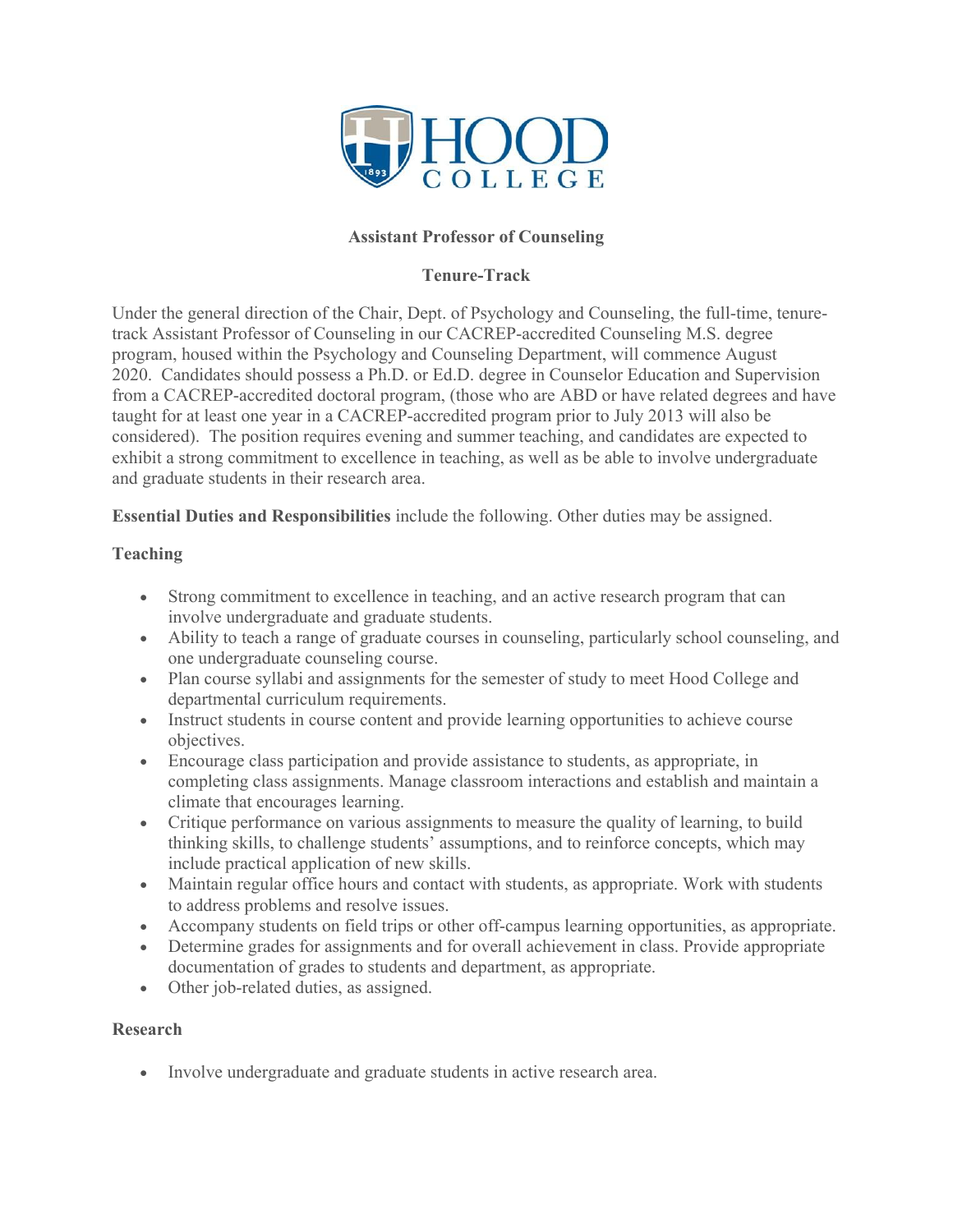- Conduct empirical research that adds to the evidence-base of the discipline and provide publication opportunities.
- Present (and co-present with students) research findings in academic papers and posters at professional conferences.

### **Service**

- Participate in college committees and/or professional organizations to develop professional partnerships and meet academic needs of the institution.
- Support the College's initiatives to recruit and retain talented students.
- Act as an active member of the Hood College community.

## **Supervisory Responsibilities**

Carries out supervisory responsibilities as they may occur for directing students in honors theses, internships, practica, independent studies, or X-credits. Responsibilities may also include interviewing students as potential laboratory/research assistants, appraising performance, addressing concerns, and resolving problems. Responsibilities may also include supervising counseling graduate students during their counseling training as well as during internships and practica.

## **Qualifications**

To perform this job successfully, an individual must be able to perform each essential duty satisfactorily. The requirements listed below are representative of the knowledge, skill, and/or ability required. Reasonable accommodations may be made to enable individuals with disabilities to perform the essential functions.

#### **Education and/or Experience**

Candidates should possess a Ph.D. or Ed.D. degree in Counselor Education and Supervision from a CACREP-accredited doctoral program, (those who are ABD or have related degrees and have taught for at least one year in a CACREP-accredited program prior to July 2013 will also be considered).

# **Technology Skills**

Proficient in office productivity suite software (such as Microsoft Word, Excel, and PowerPoint), email, and Internet. Ability to use available instructional technology resources to effectively teach in a manner conducive to classroom presentation including, but not limited to, use of audio visual equipment, computer, educational software (e.g., Blackboard), statistical software (e.g., SPSS), etc.

#### **Language Skill**

Must be proficient in the communication of key concepts for the specific discipline in the English language. Ability to read and interpret documents such as research studies, administrative policies, journals, newspapers, etc. Ability to write lesson plans, respond to email messages, create routine reports, and correspondence. Ability to speak effectively before groups of students, faculty, staff, and other constituencies.

# **Mathematical Skills**